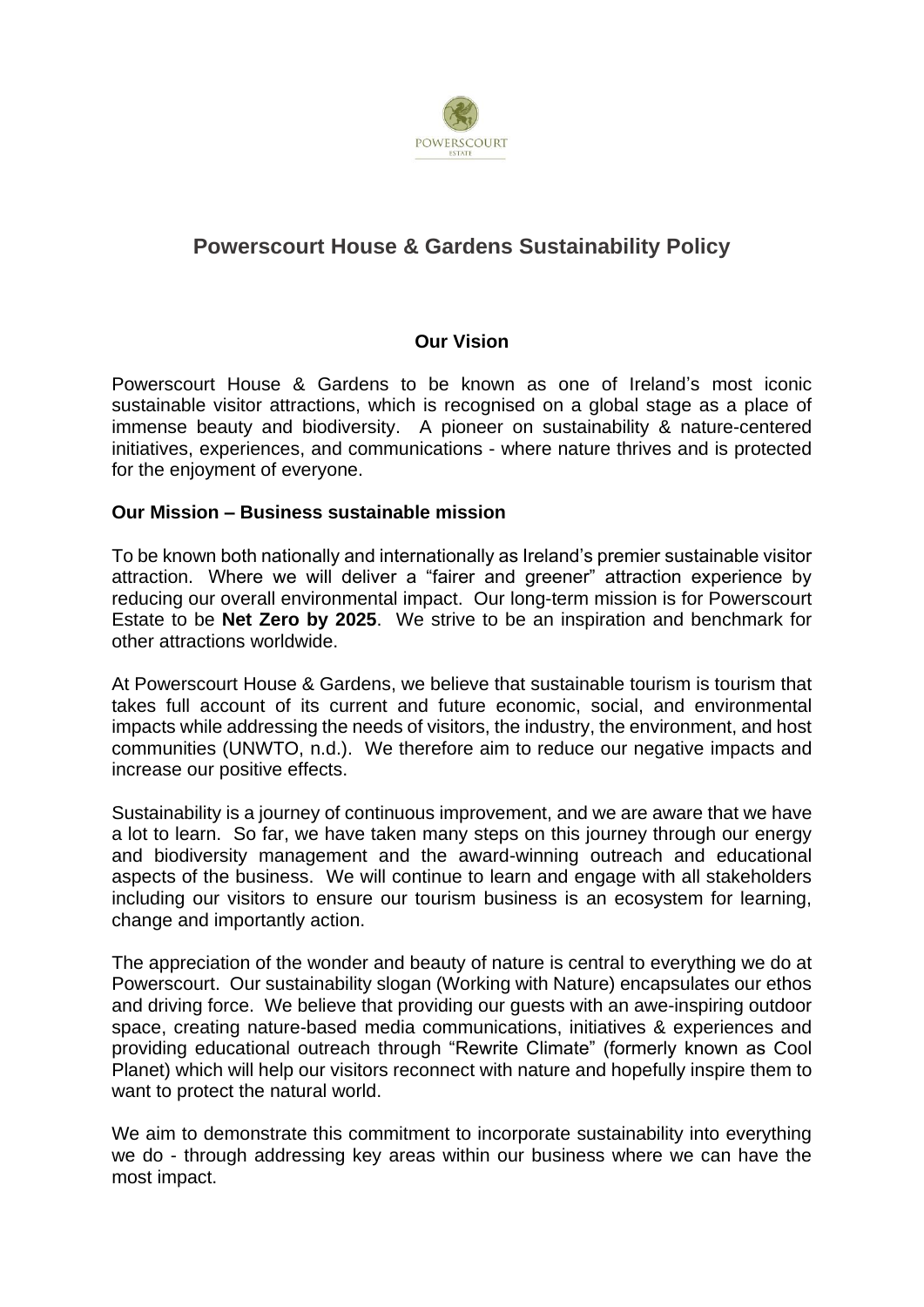

### **6 Pillars of Impact:**

- 1. Resource Management
- 2. Habitat Management: Biodiversity
- 3. Purchasing & Suppliers
- 4. Climate Change & Carbon offsetting
- 5. Responsible Sustainability Marketing
- **6.** Social Responsibility: Education, People & Community

## **Pillar 1: Resource Management:**

## **1.A Energy Consumption:**

- We commit to upgrading our current Building Management System (BMS) to a more integrated **Energy Management System (Clarity System in 2022)** which allows for the measurement and monitoring of all types of energy use.
- We commit to conducting an energy audit through **SEAI by January 2022** and to reducing our energy consumption by at least **10% by 2025**.
	- Our goal is for Powerscourt Estate to be **Net Zero by 2025**.
- We commit to creating monthly energy management reports as part of an overall monthly sustainability report.

## **1.B Water Consumption:**

- We commit to promoting sustainable water management onsite and to measuring our water consumption in a systematic way on a weekly and monthly basis.
- We commit to minimising our use of mains treated water by identifying, mapping and resolving any leakages in pipes.
- We commit to reducing water consumption by at least **10% by 2025**.
- We commit to creating monthly water management reports as part of an overall monthly sustainability report.

## **1.C Waste Production:**

- We commit to increase the amount of waste being recycled and composted onsite, and to reduce the amount of single use plastic generated by changing waste service provider by **November 2021**.
- We commit to reducing our overall waste production by at least **10% by the end of 2022**, and to have the majority of our waste onsite at the House, Gardens & Waterfall **recycled and composted by 2025**.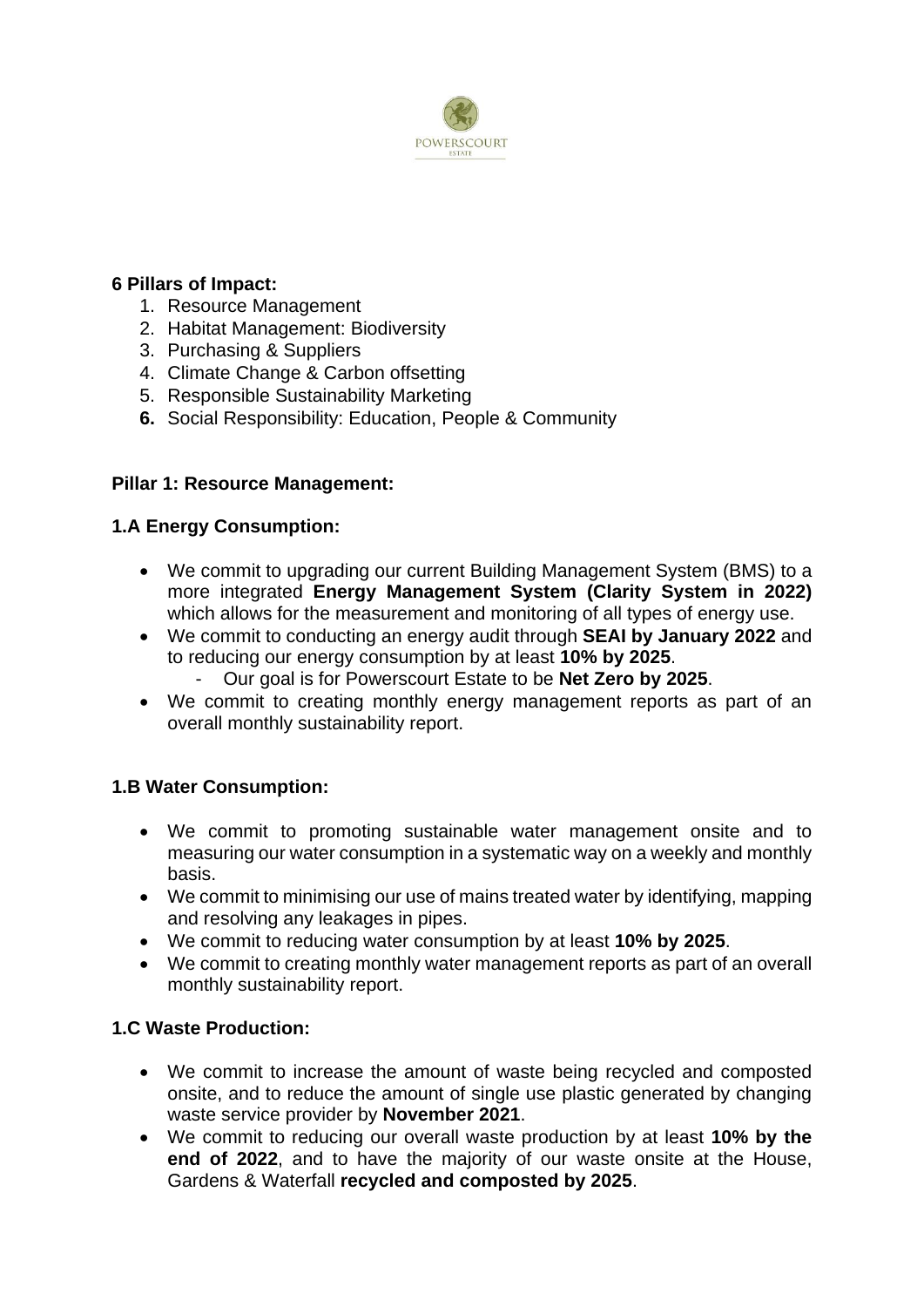

• We commit to creating monthly waste management reports as part of an overall monthly sustainability report.

### **Pillar 2: Habitat management (Biodiversity)**

- We commit to continue to manage and enhance biodiversity and ecosystem services across Powerscourt through habitat management.
- We commit to implementing a rewilding program to include designated wildflower meadow areas (e.g. carpark 3m Perennial Wild Flower Meadow with Native species) and wilding areas (e.g. Beech Avenue, Sensory Bee Sanctuary – Walled Garden) on the Estate and in the gardens to promote biodiversity **by the end of 2022.**
- We commit to working with key environmental and biodiversity partners such as pollinators.ie, Birds Bees & Native Trees, Leave No Trace and Seed Savers.ie. We have selected "Gaelic Woodland Project" as one of the biodiversity initiatives to support for **2022** following a full assessment of best suited projects.
- We commit to planting over **300 trees per year** on the Estate for the next **10 years from 2022**. These will include specimen trees and native species. Tree management and tree planting has been central to Powerscourt Estate for over 300 years (with recording of woodland & forestry within the last 300 years).
- We commit to never to complying with, relevant laws and regulations concerning captive wildlife.
- We commit that no historical or archaeological artefacts are sold, traded, or displayed, except as permitted by law onsite.
- We commit to creating Quarterly biodiversity update reports as part of our overall sustainability reports.

#### **Pillar 3: Ethical Purchasing**

- We commit to creating an ethical purchasing policy document and to engaging all retailers and tenants in Powerscourt House to agree commitment to the policy by the **end of June 2022**.
- We will reduce our paper use for marketing material to **90% by 2025**. The 10% differential is necessary for accessibility reasons.
- We will promote sustainability through our supply chain by examination of what and how we currently purchase onsite, and by working with key suppliers to provide transparency on their sourcing and supply chains.

#### **Pillar 4: Climate Change & Carbon Offsetting**

• We will offset any carbon emissions by working with offsetting partners (current partner South Pole) and continue to plant trees at Powerscourt (currently we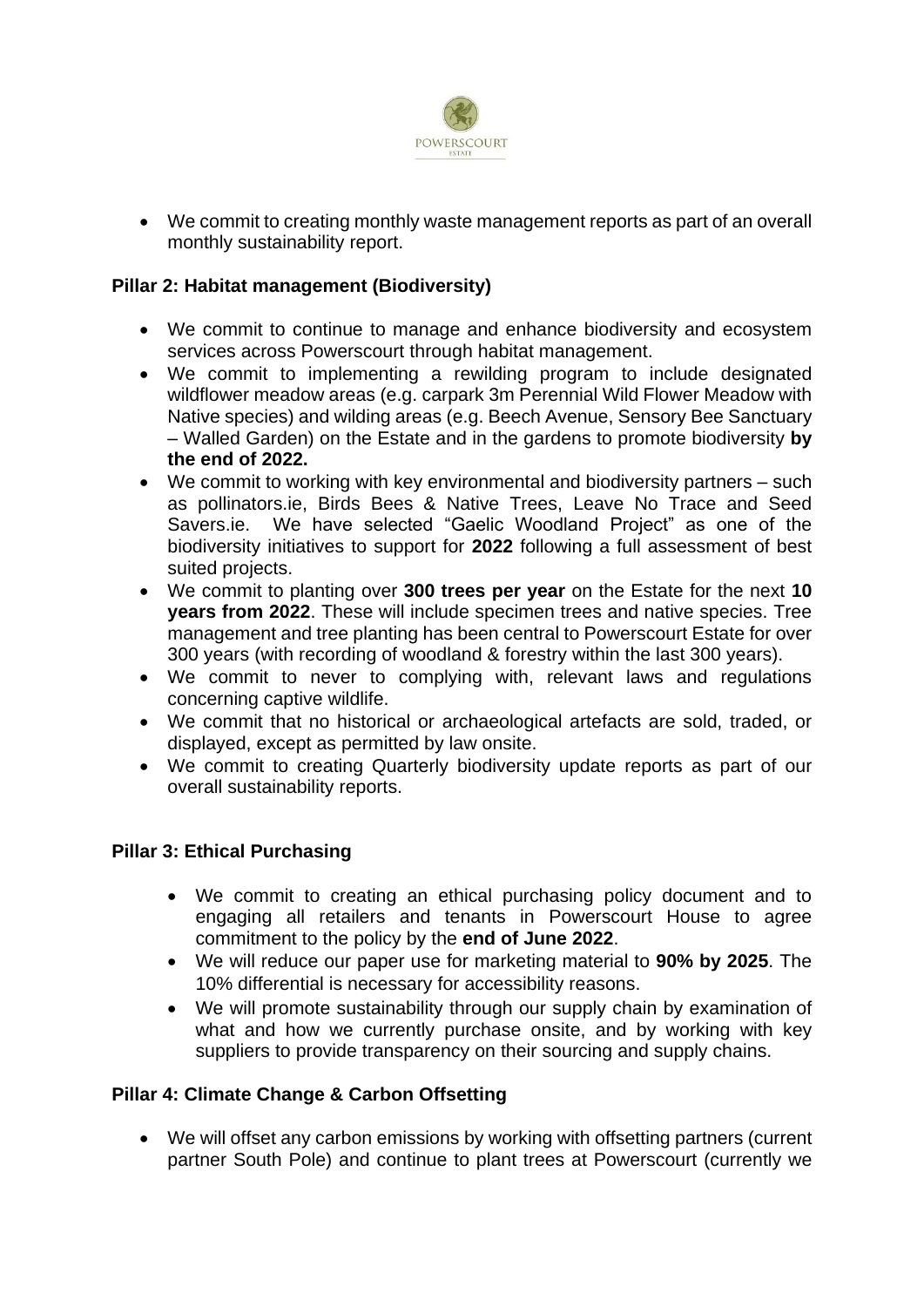

have over 400 acres of tree cover on the Estate). We will plant over 300 trees every year for the next 10 years.

- We will introduce EV charging stations and other transport methods onsite by **June 2022** to encourage visitors to use electric vehicles to minimise their carbon footprint.
- We commit to installing Solar PV (generate 150kW based on maximum available roof space) **by February 2023**, which will support EV chargers onsite\*.
- We aim for Powerscourt Estate to be **Net Zero by 2025** and we will work with offsetting partners (in developing countries & locally in future) to offset our emissions.

#### **Pillar 5: Responsible Sustainability Marketing**

- We know we can't always get things right first time. We therefore commit to honestly communicating where we are on our journey and our improvements.
- We commit to creating thought-provoking engaging communications and experiences which will inform visitors on the importance of protecting the natural world.
- We commit to actively collaborate and partner with a broad spectrum of organisations both internationally & locally to work collectively for the better good.
- We strive to always adopt an inclusive, open, and fair approach in our dealings and communication with people (public, business, organisations, media partners).
- We will educate children and young people through "Rewrite Climate" and other seasonal programs and experiences.
- We are committed to creating nature-based experiences at Powerscourt such as nature poetry events and forest bathing to encourage people to connect with nature.

#### **Pillar 6: Social Responsibility**

- We support our local community by ensuring local events and nature related events take place at our venue, for example recent events include our "Poetry in Bloom" initiative with Fighting Words and a Nature Poetry reading at Powerscourt for the Shaking Bog Festival.
- We promote regional and local economic sustainability through use of local suppliers for any events or experiences we have at the House and Gardens.
- Promote health and wellbeing of staff at work through a wellness support programme.